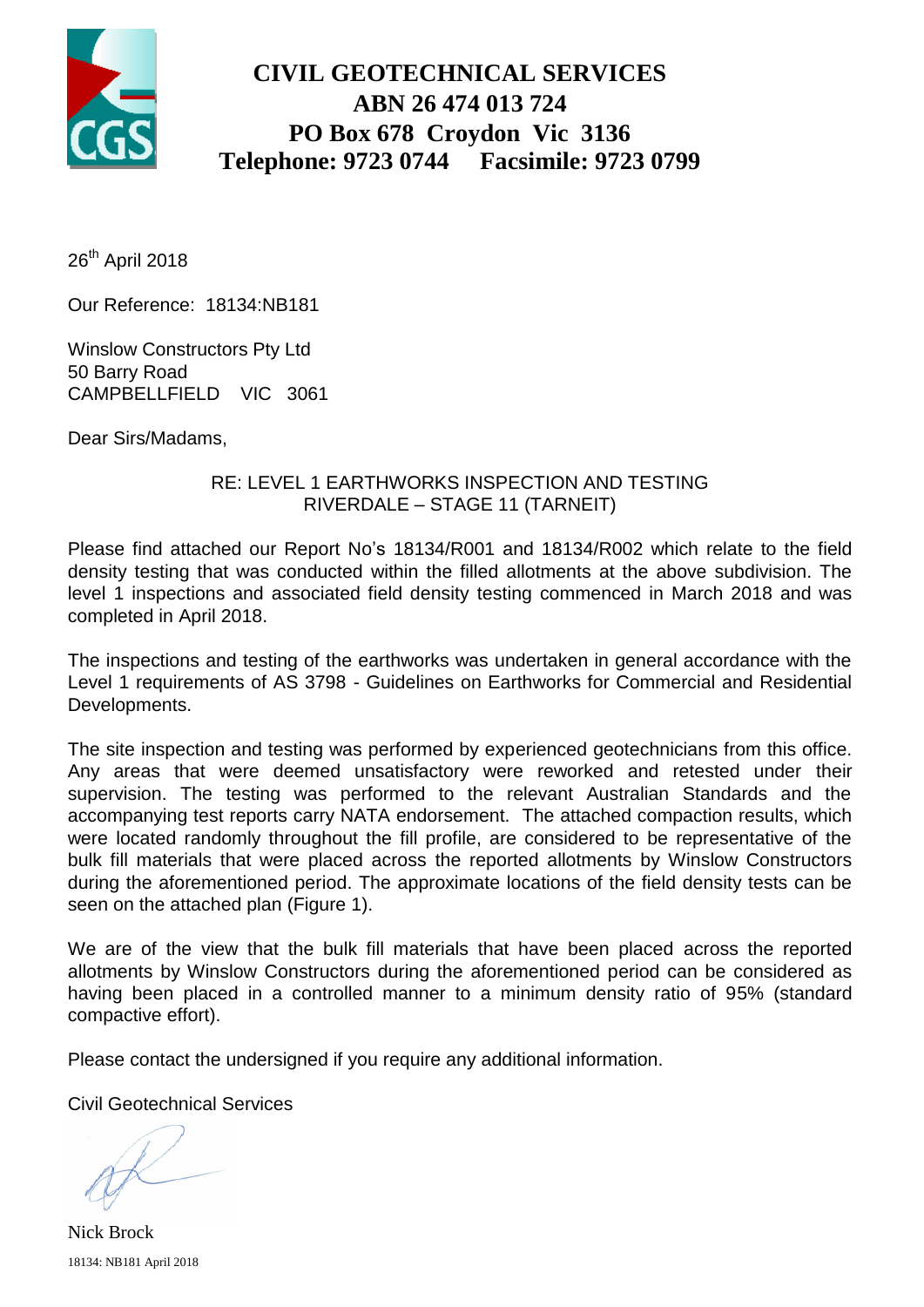# FIGURE 1

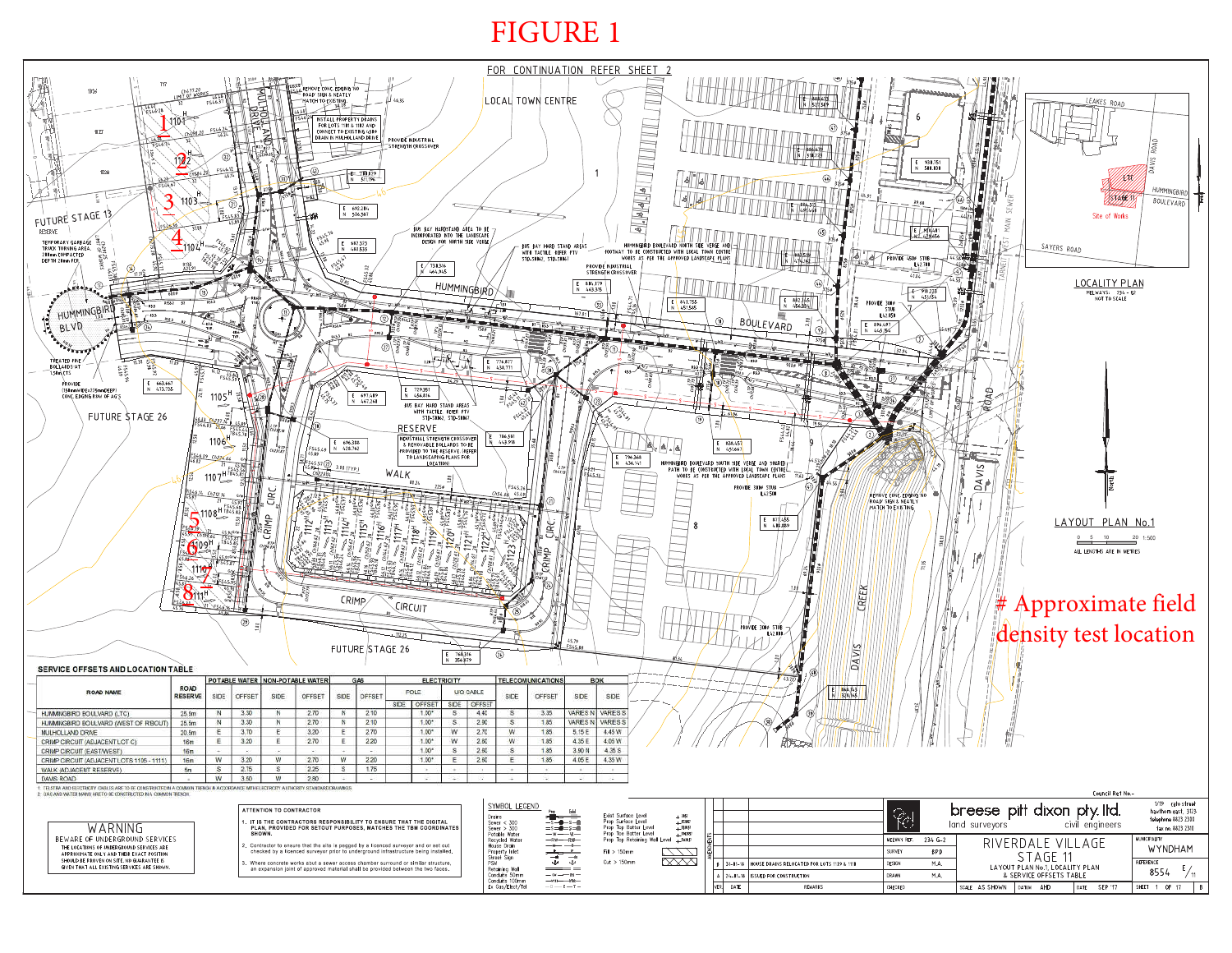

#### **COMPACTION ASSESSMENT**

|                                 | <b>CIVIL GEOTECHNICAL SERVICES</b>           | Job No<br>Report No | 18134<br>18134/R001 |
|---------------------------------|----------------------------------------------|---------------------|---------------------|
| 6 - 8 Rose Avenue, Croydon 3136 |                                              | Date Issued         | 24/04/2018          |
| Client                          | WINSLOW CONSTRUCTORS PTY LTD (CAMPBELLFIELD) | Tested by           | JB                  |
| Project                         | RIVERDALE - STAGE 11                         | Date tested         | 13/04/18            |
| Location                        | <b>TARNEIT</b>                               | Checked by          | JHF                 |
|                                 |                                              |                     |                     |

*Feature* **EARTHWORKS** 200 mm *Time:* 10:30 *Layer thickness*

*Test procedure AS 1289.2.1.1 & 5.8.1*

|                                                                                                      |                  | 1               | $\mathbf{2}$    | 3               | 4               | 5               | 6               |
|------------------------------------------------------------------------------------------------------|------------------|-----------------|-----------------|-----------------|-----------------|-----------------|-----------------|
| Location                                                                                             |                  |                 |                 |                 |                 |                 |                 |
|                                                                                                      |                  | <b>REFER</b>    | <b>REFER</b>    | <b>REFER</b>    | <b>REFER</b>    | <b>REFER</b>    | <b>REFER</b>    |
|                                                                                                      |                  | <b>TO</b>       | <b>TO</b>       | <b>TO</b>       | <b>TO</b>       | <b>TO</b>       | TO              |
|                                                                                                      |                  | <b>FIGURE 1</b> | <b>FIGURE 1</b> | <b>FIGURE 1</b> | <b>FIGURE 1</b> | <b>FIGURE 1</b> | <b>FIGURE 1</b> |
|                                                                                                      |                  |                 |                 |                 |                 |                 |                 |
|                                                                                                      |                  |                 |                 |                 |                 |                 |                 |
|                                                                                                      |                  |                 |                 |                 |                 |                 |                 |
| Approximate depth below FSL                                                                          |                  |                 |                 |                 |                 |                 |                 |
| Measurement depth                                                                                    | mm               | 175             | 175             | 175             | 175             | 175             | 175             |
| Field wet density                                                                                    | t/m <sup>3</sup> | 1.79            | 1.81            | 1.80            | 1.75            | 1.78            | 1.77            |
| Field moisture content                                                                               | %                | 26.7            | 28.3            | 24.9            | 23.8            | 28.2            | 27.1            |
|                                                                                                      |                  |                 |                 |                 |                 |                 |                 |
| Test procedure AS 1289.5.7.1                                                                         |                  |                 |                 |                 |                 |                 |                 |
| Test No                                                                                              |                  | 1               | $\overline{2}$  | 3               | $\overline{4}$  | 5               |                 |
| Compactive effort                                                                                    |                  |                 |                 |                 |                 |                 | 6               |
|                                                                                                      |                  |                 |                 |                 | Standard        |                 |                 |
| Oversize rock retained on sieve                                                                      | mm               | 19.0            | 19.0            | 19.0            | 19.0            | 19.0            | 19.0            |
|                                                                                                      | wet              | $\Omega$        | 11              | 10              | $\Omega$        | $\Omega$        | $\Omega$        |
|                                                                                                      | t/m <sup>3</sup> | 1.82            | 1.83            | 1.84            | 1.75            | 1.76            | 1.78            |
| <b>Adjusted Peak Converted Wet Density</b>                                                           | t/m <sup>3</sup> | 1.85            | 1.88            | 1.88            | $\blacksquare$  | 1.81            | ٠               |
| Percent of oversize material<br><b>Peak Converted Wet Density</b><br><b>Optimum Moisture Content</b> | %                | 29.5            | 29.0            | 26.0            | 26.5            | 30.5            | 30.0            |
|                                                                                                      |                  |                 |                 |                 |                 |                 |                 |
| <b>Moisture Variation From</b>                                                                       |                  | 2.5%            | 0.5%            | 1.0%            | 2.5%            | 2.0%            | 2.5%            |
| <b>Optimum Moisture Content</b>                                                                      |                  | dry             | dry             | dry             | dry             | dry             | dry             |
|                                                                                                      |                  |                 |                 |                 |                 |                 |                 |

*Material description*

No 1 - 6 Clay Fill



The results of the tests, calibrations and/or measurements included in this document are traceable to Australian/National standards. Accredited for compliance to<br>ISO/IEC 17025 Accreditation No 9909

*AVRLOT HILF V1.10 MAR 13* 

Approved Signatory : Justin Fry